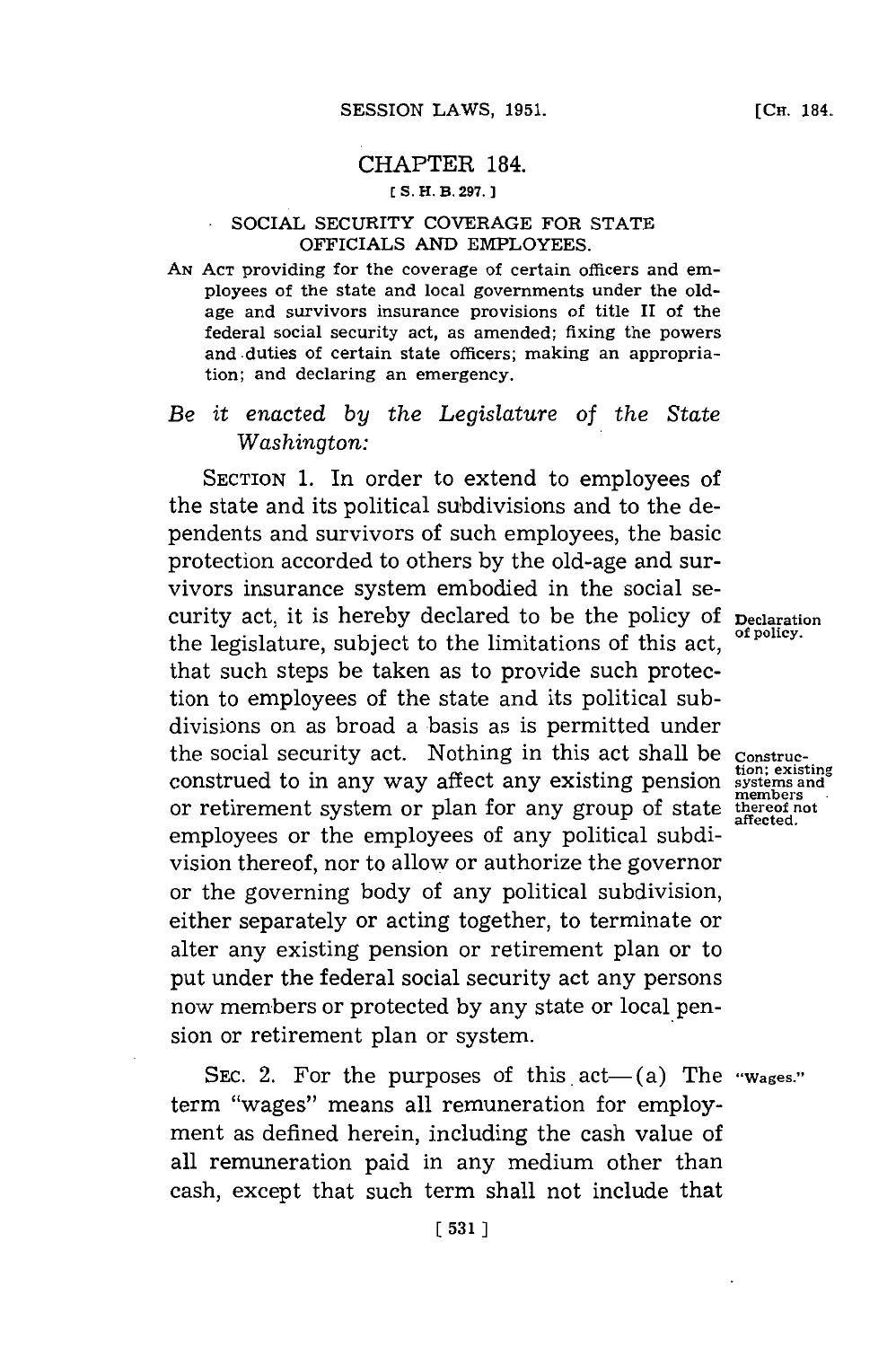SESSION LAWS, 1951.

part of such remuneration which, even if it were for "employment" within the meaning of the federal insurance contributions act, would not constitute "wages" within the meaning of that act;

"Employ- (b) The term "employment" means any service performed **by** an employee in the employ of the state, or any political subdivision thereof, for such employer, except **(1)** service which in the absence of an agreement entered into under this act would constitute "employment" as defined in the social security act; or (2) service which under the social security act may not be included in an agreement between the state and the federal security administrator entered into under this act.

**"Employee." (c)** The term "employee" includes all officers and employees of the state or its political subdivisions except elected officials and officials compensated on a fee basis.

**"Federal (d)** The term "federal security administrator" includes any individual to whom the federal security administrator has delegated any of his functions under the social security act with respect to coverage under such act of employees of states and their political subdivisions;

**"Political** (e) The term "political subdivision" includes an instrumentality of the state, of one or more of its political subdivisions, or of the state and one or more of its political subdivisions. Such term also includes a proprietary enterprise acquired, purchased or originated **by** the state or any of its political subdivisions subsequent to December, **1950.** Such a subdivision may elect to accept federal QASI coverage under this act and if so, is exempted from the application of the state employees retirement act, chapter 274, Laws of 1947.

**authorized**

Governor SEC. 3. (a) The governor is hereby authorized **to enter into** to enter on behalf of the state into an agreement **agreements.** with the federal security administrator, consistent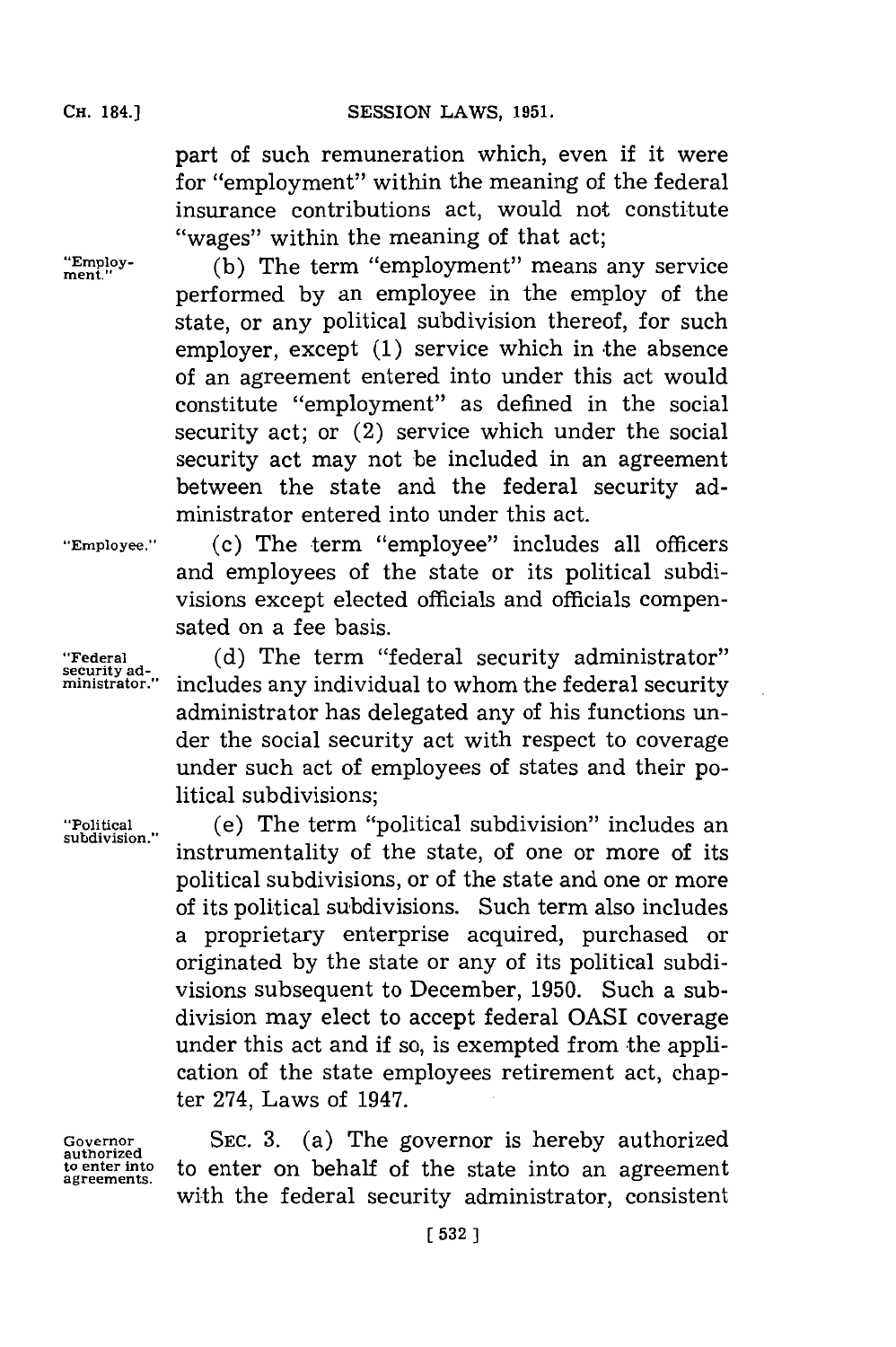with the terms and provisions of this act, for the pur- **Purpose of** agreement. pose of extending the benefits of the federal old-age and survivors insurance system to employees of the state or any political subdivision thereof with respect to services specified in such agreement which constitute "employment" as defined in section 2 of this act. Such agreement may contain such pro- **Contents.** visions relating to coverage, benefits, contributions, effective date, modification and termination of the agreement, administration, and other appropriate provisions as the governor and federal security administrator shall agree upon, but, except as may be otherwise required **by** or under the social security act as to the services to be covered, such agreement **Mandatory** shall provide in effect that-

**(1)** Benefits will be provided for employees **Basis of** whose services are covered by the agreement (and their dependents and survivors) on the same basis as though such services constituted employment within the meaning of title II of the social security act;

(2) The state will pay to the secretary of the **Contribu**treasury, at such time or times as may be prescribed **state.** under the social security act, contributions with respect to wages (as defined in section 2 of this act), equal to the sum of the taxes which would be imposed **\*by** sections 1400 and 1410 of the federal insurance contributions act if the services covered **by** the agreement constituted employment within the meaning of that act;

**(3)** Such agreement shall be effective with re- **Agreement effective as** spect to services in employment covered **by** the **to services performed** agreement performed after a date specified therein **when.** but in no event may it be effective with respect to any such services performed prior to the first day of the calendar year in which such agreement is entered into or in which the modification of the agree-

**[CH.** 184.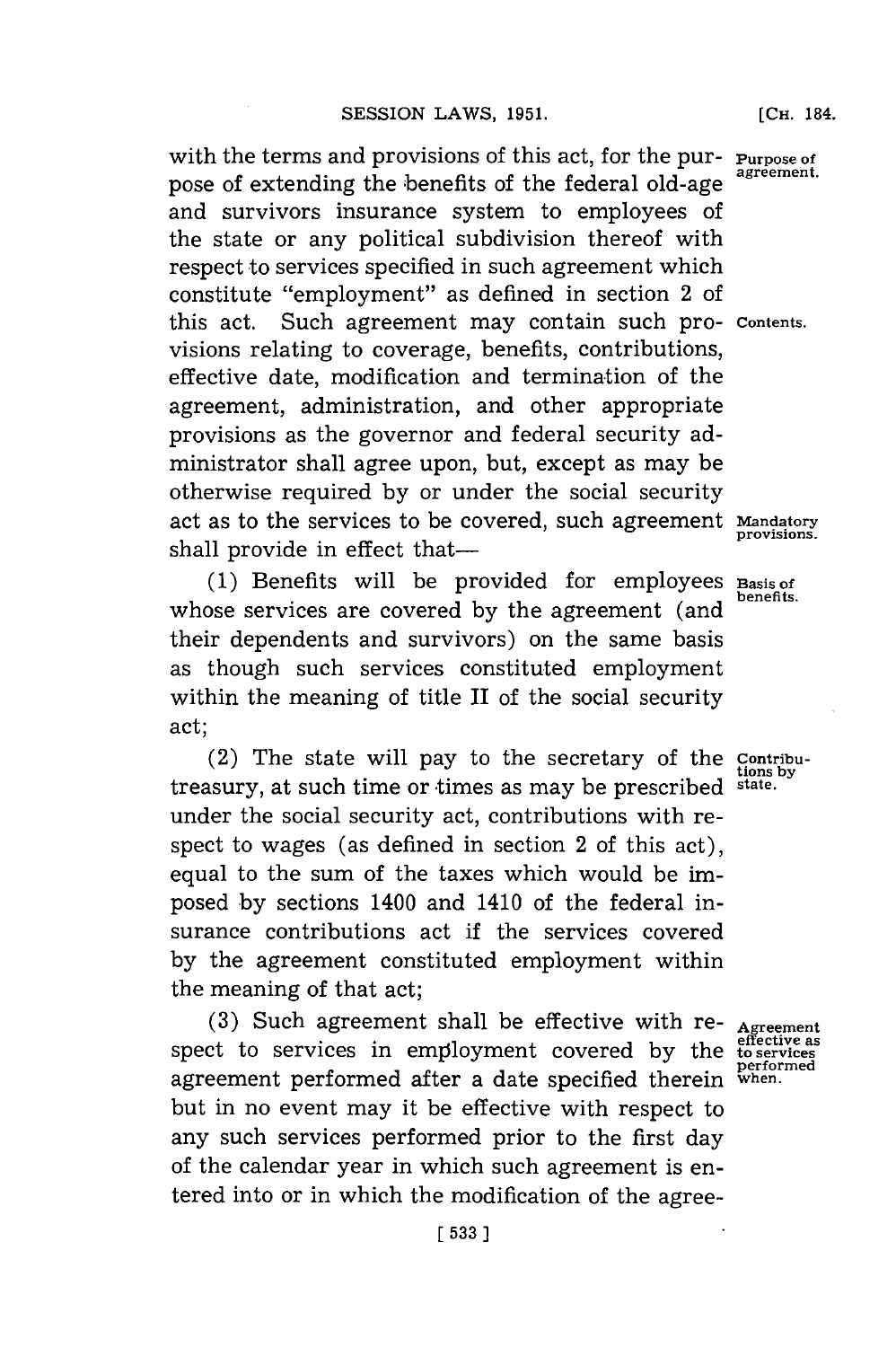### **SESSION LAWS, 1951.**

ment making it applicable to such services, is entered into;

ployes. ploy of the state **by** employees of the state, shall be

covered **by** the agreement; and

Services to  $(4)$  All services which constitute employment be covered;<br>
state em-<br>
as defined in section 2 and are performed in the embe covered;<br>state em-<br>ployees. as defined in section 2 and are performed in the em-

**ployees of**

**Same; em- (5) All** services which **(A)** constitute employpolitical ment as defined in section 2,  $(B)$  are performed in subdivisions. the employ of a political subdivision of the state, and **(C)** are covered **by** a plan which is in conformity with the terms of the agreement and has been approved **by** the governor under section **5,** shall be covered **by** the agreement.

**stumntal- (b)** Any instrumentality jointly created **by** this **ity author-** state and any other state or states is hereby author-<br> **ized to par-** ized was the graphing of like outhority hy such ized, upon the granting of like authority by such other state or states, **(1)** to enter into an agreement with the federal security administrator whereby the benefits of the federal old-age and survivors insurance system shall be extended to employees of such instrumentality, (2) to require its employees to pay (and for that purpose to deduct from their wages) contributions equal to the amounts which they would be required to pay under section  $4(a)$  if they were covered **by** an agreement made pursuant to subsection (a) of this section, and **(3)** to make payments to the secretary of the treasury in accordance with such agreement, including payments from its own funds, and otherwise to comply with such agreements. Such agreement shall, to the extent practicable, be consistent with the terms and provisions of subsection (a) and other provisions of this act.

**to make tions.**

**Employees SEC.** 4. (a) Every employee of the state whose **contribu-** services are covered **by** an agreement entered into under section **3** shall be required to pay for the period of such coverage, into the contribution fund established **by** section **6,** contributions, with respect to wages (as defined in section 2 of this act), equal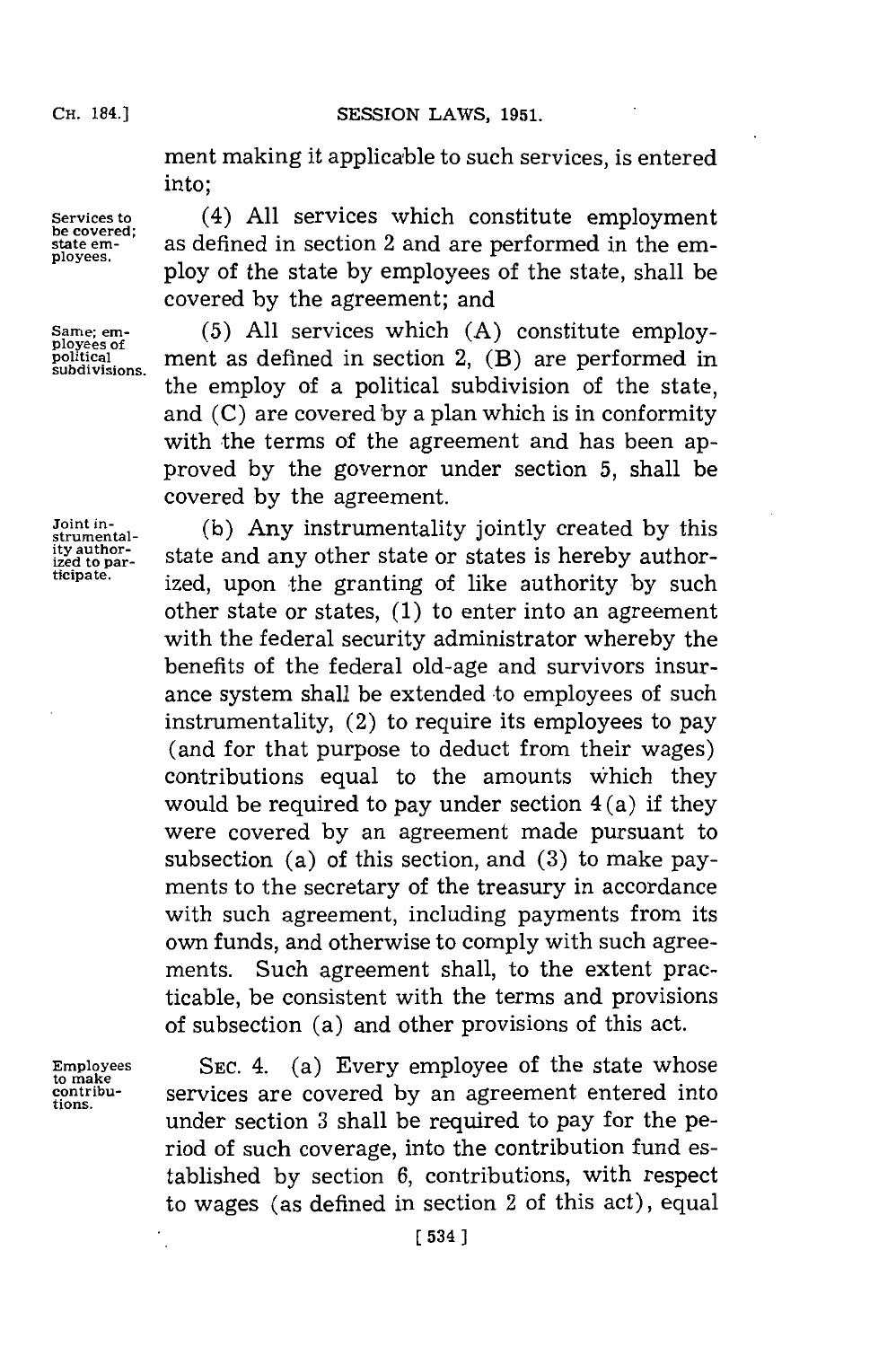to the amount of tax which would be imposed **by Amount.** section 1400 of the federal insurance contributions act if such services constituted employment within the meaning of that act. Such liability shall arise **Basis of** in consideration of the employee's retention in the contribuservice of the state, or his entry upon such service, after the enactment of this act.

**(b)** The contribution imposed **by** this section **Collection.** shall be collected **'by** deducting the amount of the contribution from wages as and when paid, but failure to make such deduction shall not relieve the employee from liability for such contribution.

(c) If more or less than the correct amount of **Contribu**the contribution imposed by this section is paid or ments and deducted with respect to any remuneration, proper adjustments, or refund if adjustment is impracticable, shall be made, without interest, in such manner and at such times as the state agency shall prescribe.

SEC. 5. (a) Each political subdivision of the state **Plan for em**is hereby authorized to submit for approval by the Political subdivisions. governor a plan for extending the benefits of title II of the social security act, in conformity with applicable provisions of such act, to employees of such political subdivision. Each such plan and any amendment thereof shall be approved **by** the **gov- Approval by** ernor if he finds that such plan, or such plan as amended, is in conformity with such requirements as are provided in regulations of the governor, ex- **Conditions.** cept that no such plan shall be approved unless—

**(1)** It is in conformity with the requirements of **Conformity** the social security act and with the agreement en- **agreement.** tered into under section **3;**

(2) It provides that all services which constitute **All services which** employment as defined in section 2 and are per- **constitute** formed in the employ of the political subdivision by **must be** employees thereof, shall be covered **by** the plan;

**[CH.** 184.

**with act and**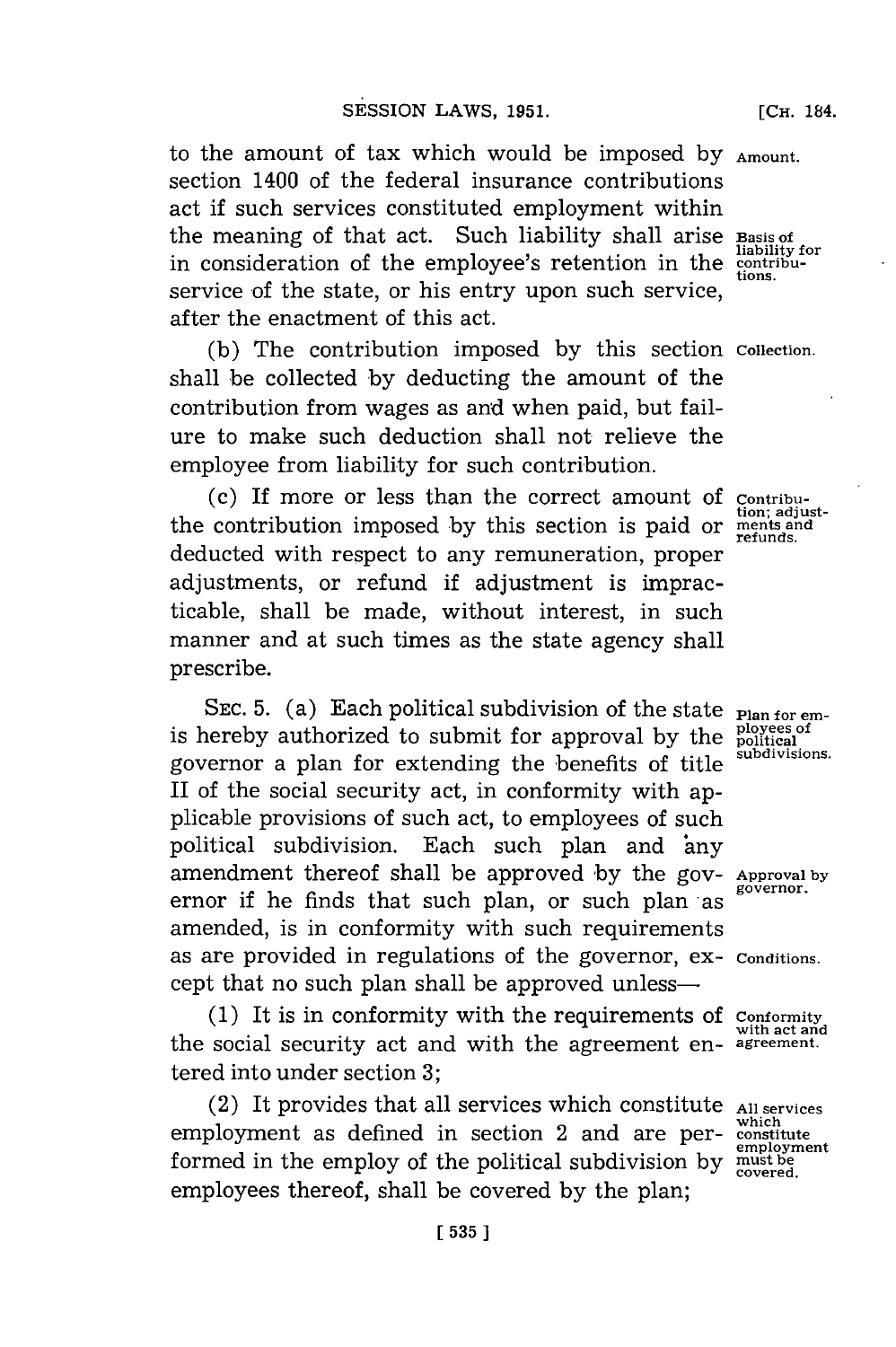### CH. **84.]SESSION** LAWS, **1951.**

**CH.** 184.]

**administra-**

**termination**

**or termina-**

Specification (3) It specifies the source or sources from which as to source<br>of funds. <br>**the funds necessary to make the payments required by** paragraph **(1)** of subsection (c) and **by** subsection **(d)** are expected to \*be derived and contains reasonable assurance that such sources will be adequate for such purposes;

Provides (4) It provides for such methods of administra-<br>
<u>methods</u><br> *for* efficient tion of the plan by the political subdivision as are **for efficient** tion of the plan **by** the political subdivision as are **tion,** found **by** the governor to be necessary **for** the proper and efficient administration of the plan;

Provides (5) It provides that the political subdivision will **for reports,** make such reports, in such form and containing such information, as the governor may from time to time require and comply with such provisions as the governor or the federal security administrator may from time to time find necessary to assure the correctness and verification of such reports; and

**Authorizes (6)** It authorizes the governor to terminate the **by governor,** plan in its entirety, in his discretion, if he finds that there has been a failure to comply substantially with any provision contained in such plan, such termination to take effect at the expiration of such notice and on such conditions as may be provided **by** regulations of the governor and may be consistent with the provisions of the social security act.

**Refusal to \*(b)** The governor shall not finally refuse to ap- **approve,** of termina-<br>tion of **the angle is a political subdivision**<br>plan; notice under subsection (a) and shall not terminate an **plan; notice**<br>and hearing under subsection (a), and shall not terminate an<br>required. approved plan, without reasonable notice and opportunity for hearing to the political subdivision affected thereby.

**Contribu-** (c) **(1)** Each political subdivision as to which a **that by political**<br>subdivisions. plan has been approved under this section shall pay into the contribution fund, with respect to wages (as defined in section 2 of this act), at such time or times as the governor may **by** regulation prescribe, contributions in the amounts and at the rates specified in the applicable agreement entered into **by** the governor under section **3.**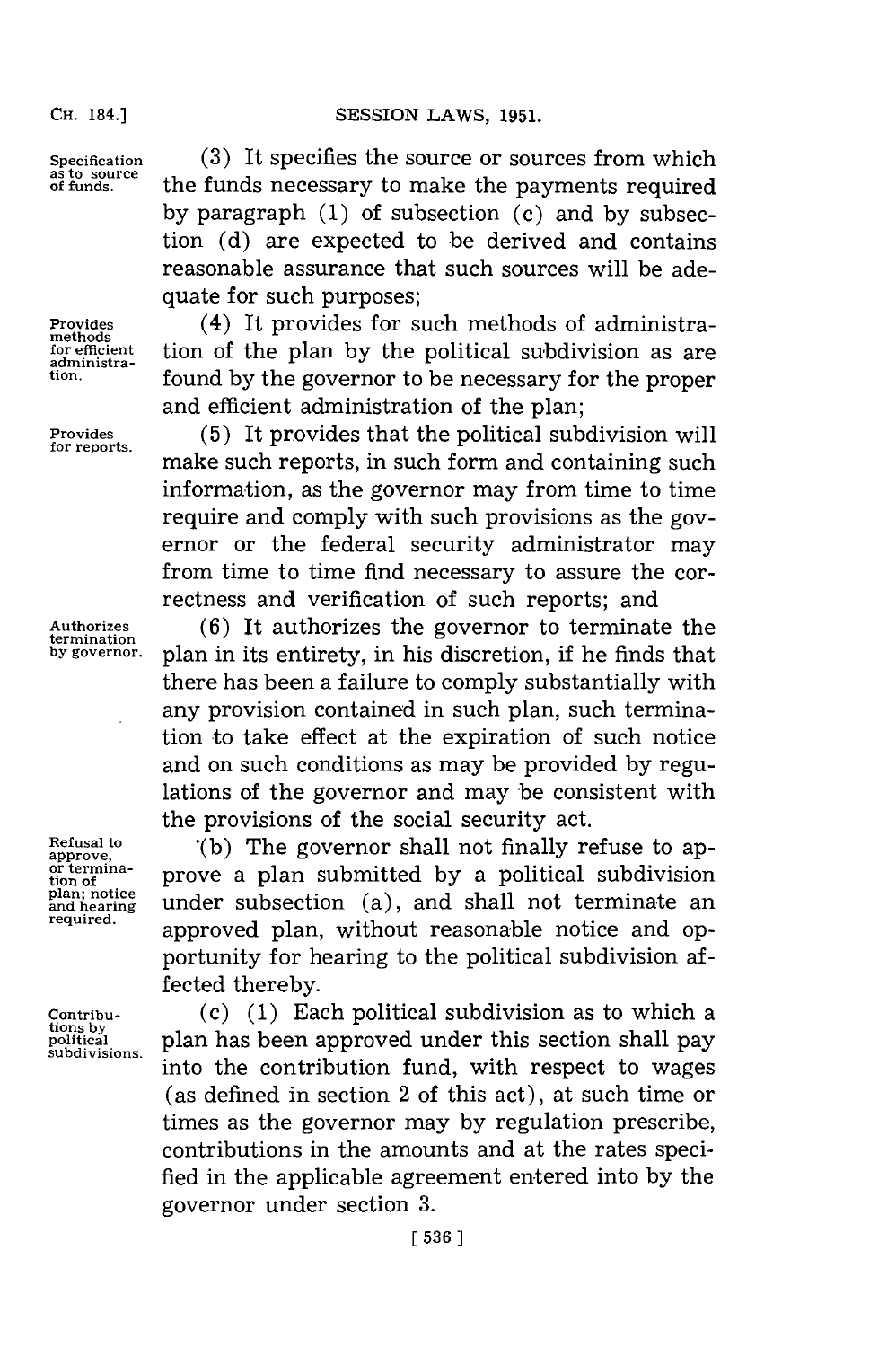(2) Each political subdivision required to make payments under paragraph **(1)** of this subsection is authorized, in consideration of the employee's retention in, or entry upon, employment after enactment of this act, to impose upon each of its em- **Employee's contribu-** ployees, as to services which are covered **by** an **tion.** approved plan, a contribution with respect to his wages (as defined in section 2 of this act), not exceeding the amount of tax which is imposed **by** sec- **Amount.** tion 1400 of the federal insurance contributions act, and to deduct the amount of such contribution from his wages as and when paid. Contributions so col- **Payments** lected shall be paid into the OASI contribution fund **tribution** in partial discharge of the liability of such political subdivision or instrumentality under paragraph **(1)** of this subsection. Failure to deduct such contribu- **Failure to** tion shall not relieve the employee or employer of tribution. liability therefor.

(d) Delinquent payments due under paragraph <sub>Delinquent</sub> **(1)** of subsection (c) may, with interest at the rate **payments.** of six *per centum per annum,* be recovered **by** action in a court of competent jurisdiction against the political subdivision liable therefor or may, at the request of the governor, be deducted from any other moneys payable to such subdivision **by** any department or agency of the state.

SEC. 6. (a) There is hereby established a special oast confund to be known as the OASI contribution fund. **fund.** Such fund shall consist of and there shall be deposited in such fund: **(1)** all contributions, interest, and penalties collected under sections 4 and **5;** (2) all moneys appropriated thereto under this act; **(3)** any property or securities and earnings thereof acquired through the use of moneys 'belonging to the fund; (4) interest earned upon any moneys in the fund, and **(5)** all sums recovered upon the bond of the custodian or otherwise for losses sustained **by** the fund and all other moneys received **for** the fund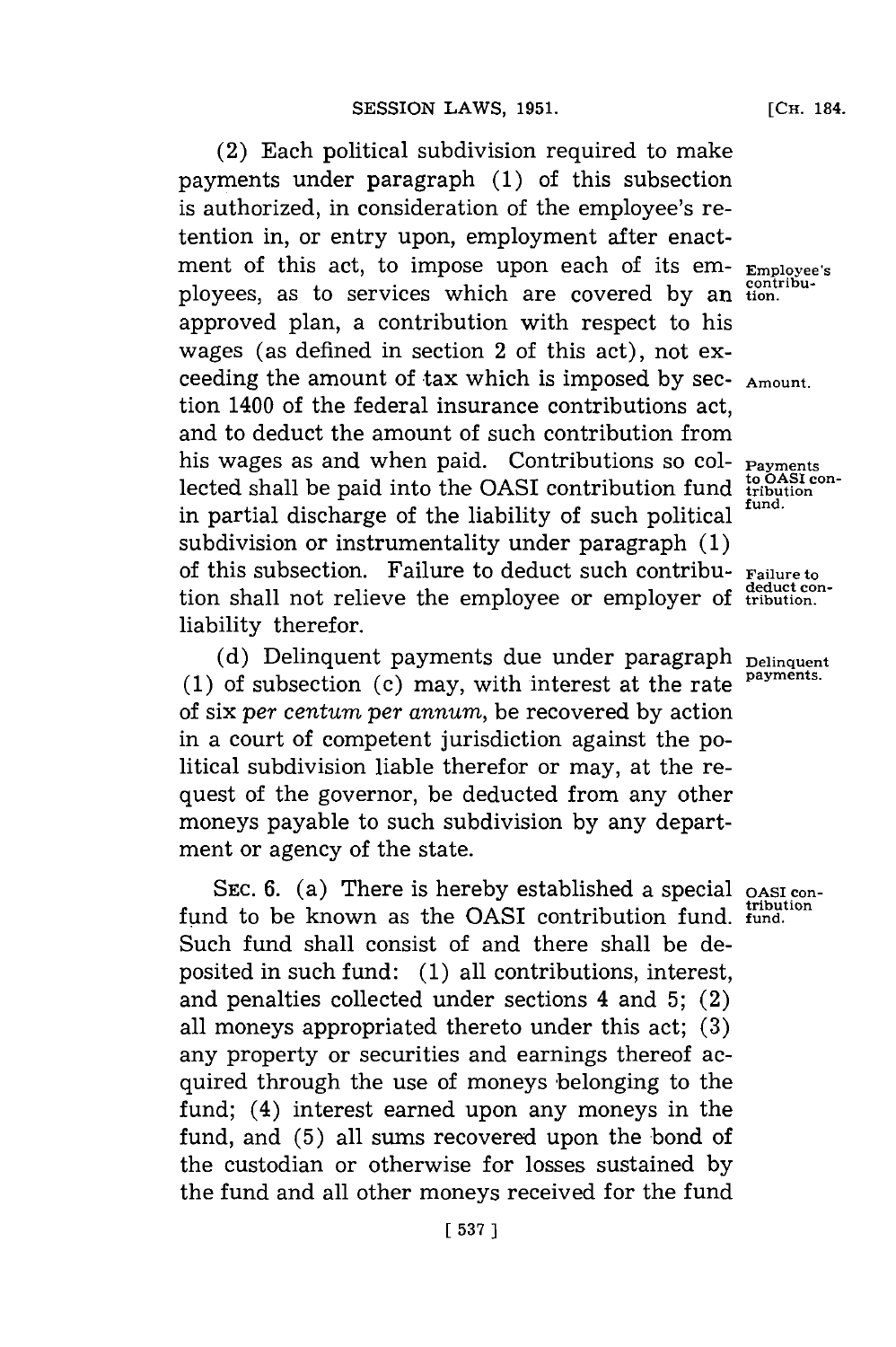**administer**

from any other source. **All** moneys in the fund shall be mingled and undivided. Subject to the pro-**Governor to** visions of this act, the governor is vested with full **fund,** power, authority and jurisdiction over the fund, including all moneys and property or securities be-' longing thereto, and may perform any and all acts whether or not specifically designated, which are necessary to the administration thereof and are consistent with the provisions of this act.

Fund to be (b) The OASI contribution fund shall be esfrom other tablished and held separate and apart from any other funds or moneys of the state and shall be used and administered exclusively for the purpose of this with- act. Withdrawals from such fund shall be made for, and solely for (A) payment of amounts required to be paid to the secretary of the treasury pursuant to an agreement entered into under section **3;** (B) payment of refunds provided **for** in section 4 (c) of this act; and **(C)** refunds of overpayments, not otherwise adjustable, made **'by** a political subdivision or instrumentality.

**Payments to (c)** From the OASI contribution fund the custodian of the fund shall pay to the secretary of the treasury such amounts and at such time or times as may be directed **by** the governor in accordance with any agreement entered into under section **3** and the social security act.

**State (d)** The treasurer of the state shall be *ex-officio* **treasurer ex-officlo** treasurer and custodian of the QASI contribution fund and shall administer such fund in accordance with the provisions of this act and the directions of the governor and shall pay all warrants drawn upon it in accordance with the provisions of this section and with the regulations as the governor may prescribe pursuant thereto.

**Political SEC. 7.** The governing body of any political subadvisory division having any coverage group, as the term is defined in title II of the social security act, not

separate<br>from other

**secretary of**

**treasurer**

**vote.**